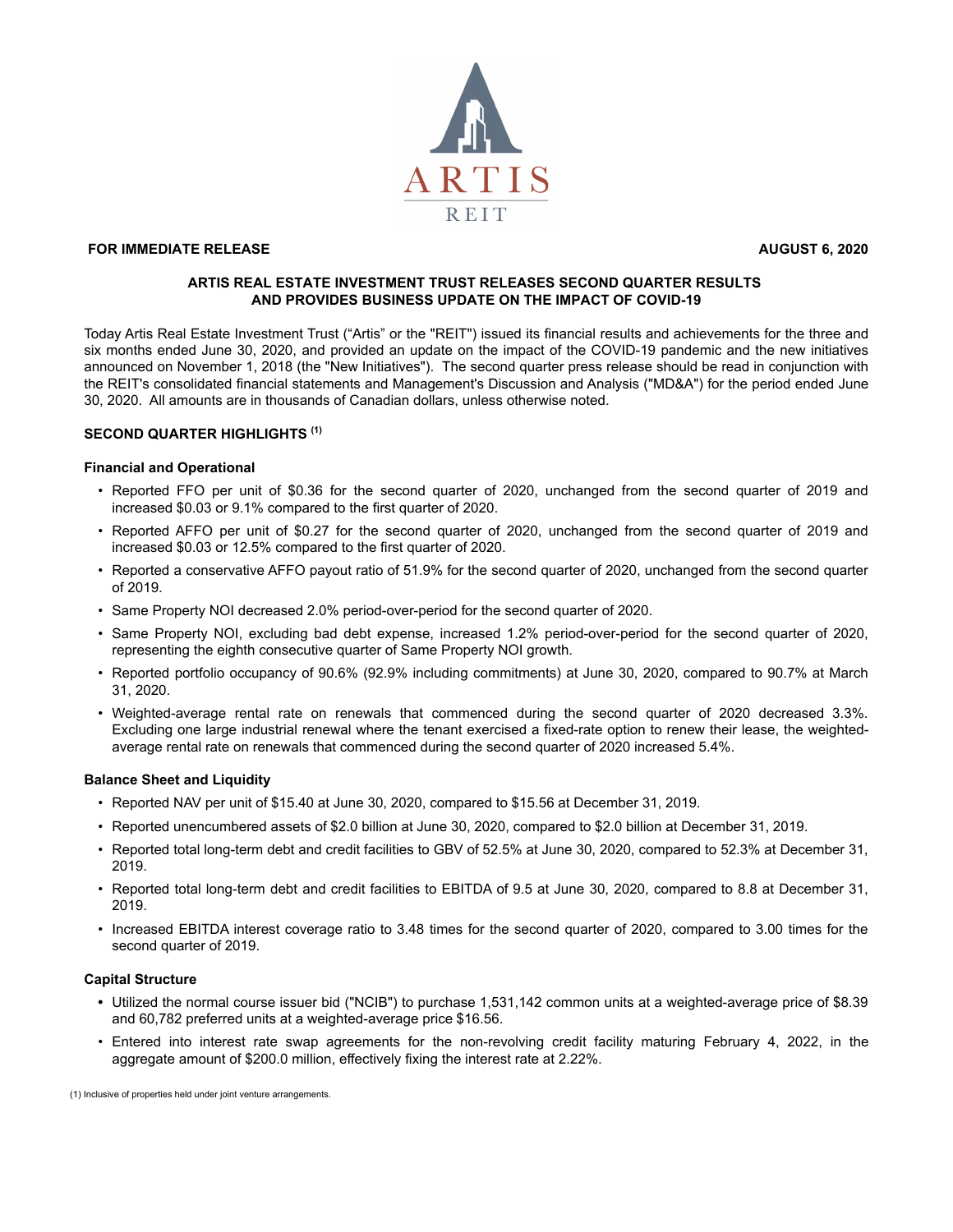## **IMPACT OF COVID-19**

### **Health and Safety of Stakeholders**

In response to the COVID-19 pandemic, Artis is working diligently to maintain a safe environment for its tenants, employees, customers and visitors to its properties.

Artis' first priority and intention is to keep its buildings safe and open unless ordered closed by government authority. The REIT has made appropriate contingency plans to maintain building supplies and necessary manpower for operations.

In accordance with current recommendations, Artis has increased common area cleaning in all properties. The REIT has instructed cleaning contractors to maintain a full complement of staff. The surplus manpower is being used to intensify cleaning and sanitizing in high-traffic areas.

High-touch surfaces, such as doorknobs, handles, railings and elevator buttons are being regularly cleaned throughout the day. Building cleaners are monitoring soap dispensers to ensure continued availability of these products.

Artis has had no service reductions and is currently fully staffed with building operations personnel (and are over-staffed with cleaning personnel). If this needs to change, the REIT will immediately notify all tenants. Artis has asked non-building operations personnel to work remotely for additional social distancing.

In an effort to minimize risk related to COVID-19 throughout its buildings, Artis has also imposed protocols for its employees and contractors, as directed by local or federal government guidelines and recommendations, and is encouraging tenants to do the same, namely:

- Encouraging compliance with handwashing and other hygiene recommendations;
- Requiring individuals who have travelled between provinces, states or internationally to follow local government regulations regarding isolation periods;
- Directing individuals who experience any symptoms consistent with COVID-19 or have been exposed to someone diagnosed with COVID-19 to refrain from visiting Artis' buildings and to self-isolate.

Artis will continue to closely monitor this situation and will adjust its approach as recommended by public health agencies.

# **Tenant Support Program and Rent Collection**

As a diversified REIT, Artis' portfolio comprises office, retail and industrial properties which, at June 30, 2020, were 90.6% leased (92.9% including commitments on vacant space) to high-quality tenants across Canada and the U.S. with a weightedaverage remaining lease term of 5.5 years. Artis expects that the COVID-19 pandemic will continue to have the largest impact on its retail segment, which represented 17.2% of Q2-20 Proportionate Share Property NOI. At June 30, 2020, the REIT's retail portfolio was 89.7% leased (90.0% including commitments on vacant space) with a weighted-average remaining lease term of 4.2 years. Overall, Artis is confident that the quality of its retail properties, strong tenant base and limited exposure to this asset class will mitigate the impact on its overall business.

# *Rent Collection*

Rent collection has been a key focus for Artis and its stakeholders during this time. As at July 31, 2020, Artis has collected 96.8% of rent charges excluding deferred rent and 93.1% of rent charges including deferred rent for the three months ended June 30, 2020.

With respect to Artis' retail portfolio, as at July 31, 2020, Artis has collected approximately 88.8% of rent charges, excluding deferred rent, for the three months ended June 30, 2020. The REIT continues to work diligently with its tenants as government restrictions related to the pandemic are eased.

As at July 31, 2020, Artis has collected 93.3% of July rent charges, excluding deferred rent and 91.8% of July rent charges, including deferred rent.

# *Rent Deferrals*

Due to government-mandated closure of non-essential businesses, a number of tenants have had to limit operations or temporarily close their businesses. In an effort to support tenants through this difficult time, qualifying tenants who are in need of assistance have been given the option to defer a portion of their rent, with an agreement to repay the amount at a specified later date. As at June 30, 2020, we have granted rent deferrals in the amount of \$4.1 million to our tenants (\$4.2 million on a Proportionate Share basis).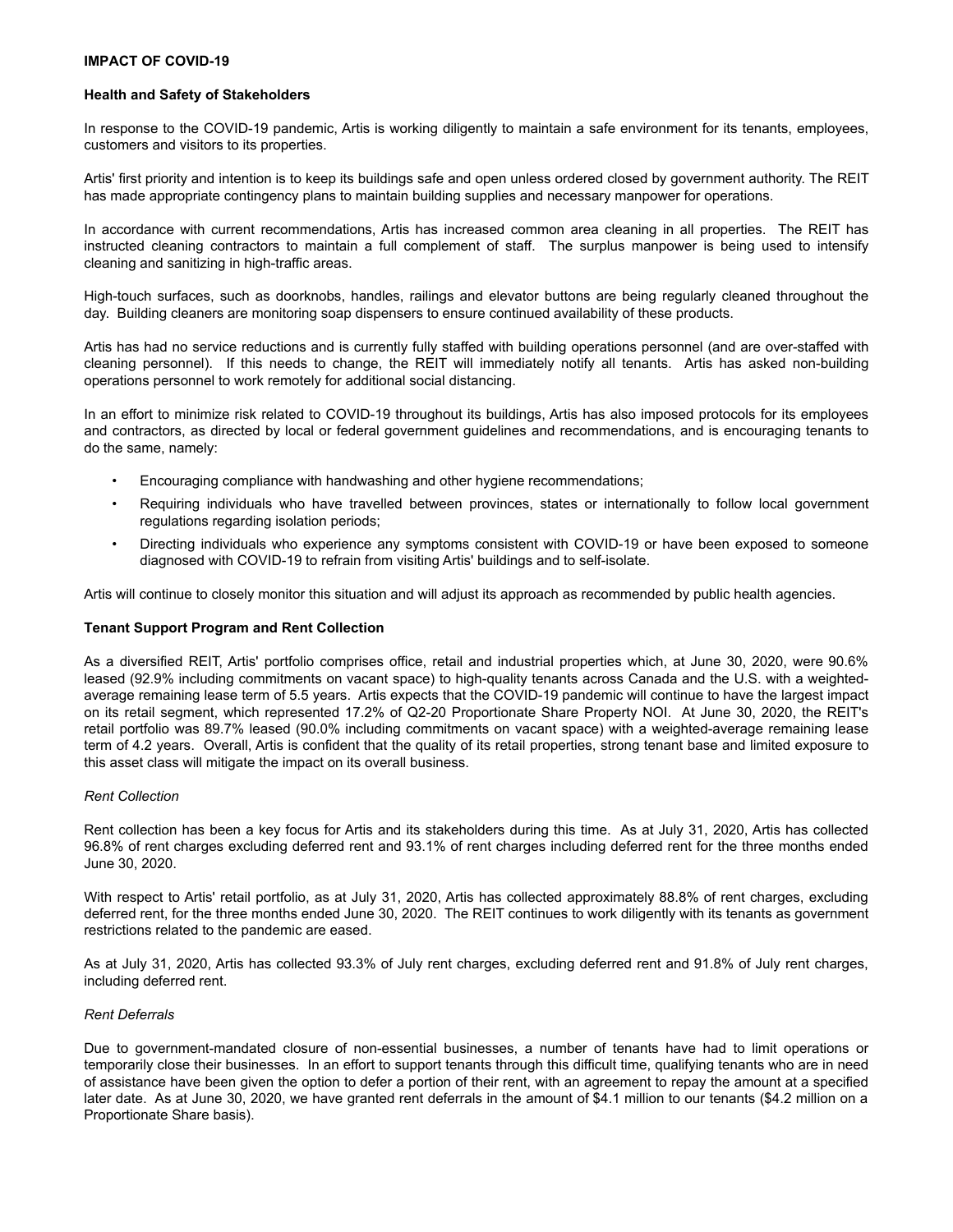### *Allowance for Doubtful Accounts*

The REIT anticipates that the majority of rent deferrals and rents receivable will be collected, however, there are certain tenants that may not be able to pay their outstanding rent. As at June 30, 2020, Artis has recorded an allowance for doubtful accounts in the amount of \$3.0 million (\$3.1 million on a Proportionate Share basis).

## **Leasing Update**

The COVID-19 pandemic and social distancing requirements have changed the landscape of the commercial leasing market. To adapt to this new environment, many of Artis' vacancies can now be toured virtually by prospective tenants.

Despite the challenges caused by the pandemic, Artis continues to have an active pipeline of renewals and new leases, including the recent renewal of a 130,000 square foot tenant occupying an entire building in the Greater Phoenix Area, Arizona, for an approximately eight-year term, and securing a new 12-year lease with a 134,000 square foot tenant at Tower Business Center, a new industrial development in the Greater Denver Area, Colorado.

Subsequent to June 30, 2020, Artis completed construction of Park 8Ninety IV, a 100,000 square foot build-to-suit development for a multi-national tenant. This lease commenced in July 2020. Artis has a 95% interest in this joint venture arrangement.

## **Conservative Distribution Payout Ratio**

For the second quarter of 2020, Artis' AFFO payout ratio was 51.9%, which is among the most conservative of real estate investment trusts in Canada.

## **Unit Purchases Under Normal Course Issuer Bid**

During the second quarter, Artis purchased 1,531,142 common units at a weighted-average price of \$8.39 and 60,782 preferred units at a weighted-average price of \$16.56 under its NCIB, which were made in accordance with the terms of an automatic purchase plan. On May 7, 2020, the REIT temporarily suspended unit purchases under the NCIB. The REIT will continue to monitor the trading price of Artis' units as it compares to NAV, as well as its liquidity in determining whether to resume unit purchases under the NCIB.

### **Financial Position and Liquidity**

Since November 2018, the REIT has been focused on several new initiatives, one of which has been to strengthen Artis' balance sheet. Artis' current liquidity includes cash on hand and undrawn credit facilities. There are no credit facilities or debentures maturing prior to 2021.

Artis' current liquidity sufficiently meets working capital requirements, obligations and capital commitments related to ongoing development projects and distribution payments to unitholders. The REIT will continue to monitor this rapidly evolving situation closely and to prudently manage its capital resources.

#### **Risks**

Due to uncertainty with respect to the duration and severity of the COVID-19 pandemic, it is not possible to reliably estimate the future impact of the COVID-19 pandemic on financial results and operations. For more information on risks related to the COVID-19 pandemic, please refer to the Risks and Uncertainties section of the Q2-20 MD&A.

Overall, Artis' first priority is to maintain a safe environment for its tenants, employees and the community. During this unprecedented and uncertain time, Artis is committed to minimizing the impact on its business and, as a diversified REIT, Artis confident that it is well-positioned to handle the economic challenges that may lie ahead.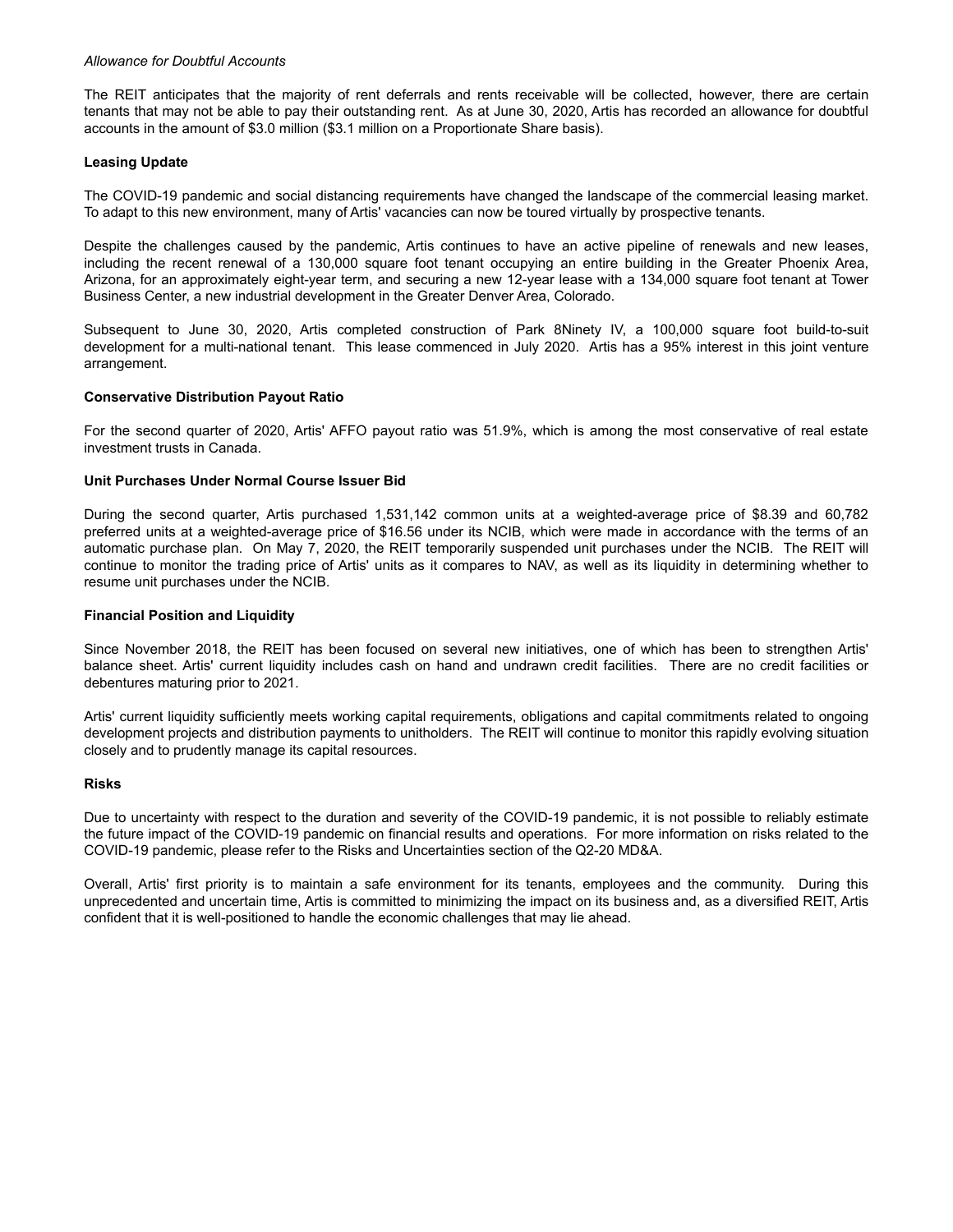## **FINANCIAL AND OPERATIONAL RESULTS**

## **Selected Financial Information**

|                                   | Three months ended |           | Six months ended<br><b>June 30,</b> |           |           |             |
|-----------------------------------|--------------------|-----------|-------------------------------------|-----------|-----------|-------------|
| \$000's, except per unit amounts  | 2020               | 2019      | % Change                            | 2020      | 2019      | % Change    |
|                                   |                    |           |                                     |           |           |             |
| Revenue                           | \$114,038          | \$133,928 | $(14.9)\%$                          | \$232,579 | \$267,475 | $(13.0)\%$  |
| Net operating income              | 67,139             | 80,533    | $(16.6)\%$                          | 136,291   | 159,011   | $(14.3)\%$  |
| Net income (loss)                 | 54,750             | 19,872    | 175.5 %                             | (56, 580) | 45,228    | $(225.1)\%$ |
| Total comprehensive (loss) income | (3,242)            | (10, 758) | $(69.9)\%$                          | 10,955    | (15, 266) | $(171.8)\%$ |
| Distributions per common unit     | 0.14               | 0.14      | $-$ %                               | 0.27      | 0.27      | $-$ %       |
|                                   |                    |           |                                     |           |           |             |
| FFO <sup>(1)</sup>                | \$49,358           | \$51,909  | (4.9)%                              | \$95,799  | \$102,193 | (6.3)%      |
| FFO per unit $(1)$                | 0.36               | 0.36      | $-$ %                               | 0.69      | 0.70      | (1.4)%      |
| FFO payout ratio $(1)$            | 38.9 %             | 38.9 %    | $-$ %                               | 39.1%     | 38.6 %    | 0.5%        |
| AFFO <sup>(1)</sup>               |                    |           |                                     |           |           |             |
|                                   | \$36,499           | \$39,370  | (7.3)%                              | \$70,160  | \$76,977  | (8.9)%      |
| AFFO per unit <sup>(1)</sup>      | 0.27               | 0.27      | $-$ %                               | 0.51      | 0.53      | (3.8)%      |
| AFFO payout ratio <sup>(1)</sup>  | 51.9 %             | 51.9 %    | $-$ %                               | 52.9 %    | 50.9 %    | 2.0%        |

(1) Represents a non-GAAP measure. Refer to the Notice with Respect to non-GAAP Measures.

# **Same Property NOI (1)**

|                          | $Q2-20$   | $Q1-20$ | Q4-19 | $Q3-19$ | $Q2-19$ |
|--------------------------|-----------|---------|-------|---------|---------|
| Same Property NOI change | $(2.0)\%$ | $1.5\%$ | 3.3%  | 2.0%    | 4.6 %   |

(1) Represents a non-GAAP measure. Refer to the Notice with Respect to non-GAAP Measures.

The REIT reported a decline in period-over-period Same Property NOI of 2.0% for the second quarter of 2020, primarily due to bad debt provisions related to the collectability of rents receivable from certain tenants affected by the COVID-19 pandemic. Excluding bad debt expense, Same Property NOI increased 1.2% for the second quarter of 2020, representing the eighth consecutive quarter of Same Property NOI growth.

#### **Occupancy and Leasing**

Occupancy at June 30, 2020, was 90.6% (92.9% including commitments) compared to 90.7% (92.7% including commitments) at March 31, 2020, excluding properties held for redevelopment and new development projects. Weighted-average rental rate on renewals that commenced during the second quarter of 2020 decreased 3.3%. Excluding one large industrial renewal where the tenant exercised a fixed-rate option to renew their lease, the weighted-average rental rate on renewals that commenced during the second quarter of 2020 increased 5.4%.

Artis' portfolio has a stable lease expiry profile with 48.3% of gross leasable area expiring in 2024 or later and 59.0% of the remaining 2020 expiries renewed or committed to new leases at June 30, 2020. Weighted-average in-place rents for the entire portfolio are \$12.68 per square foot and are estimated to be 0.9% below market rents. Information about Artis' lease expiry profile is as follows:

|                                        | 2020    | 2021      | 2022   | 2023        | 2024<br>& later |
|----------------------------------------|---------|-----------|--------|-------------|-----------------|
| Expiring square footage                | 8.6%    | 13.7 %    | 11.0 % | 8.9%        | 48.3 %          |
| Committed percentage                   | 59.0 %  | 14.5%     | 3.3%   | $1.2 \%$    | 0.6%            |
| In-place rents                         | 14.95   | 13.08     | 10.63  | \$<br>14.60 | 12.28           |
| Comparison of market to in-place rents | $3.3\%$ | $(2.6)\%$ | 5.6 %  | $0.2 \%$    | 0.5%            |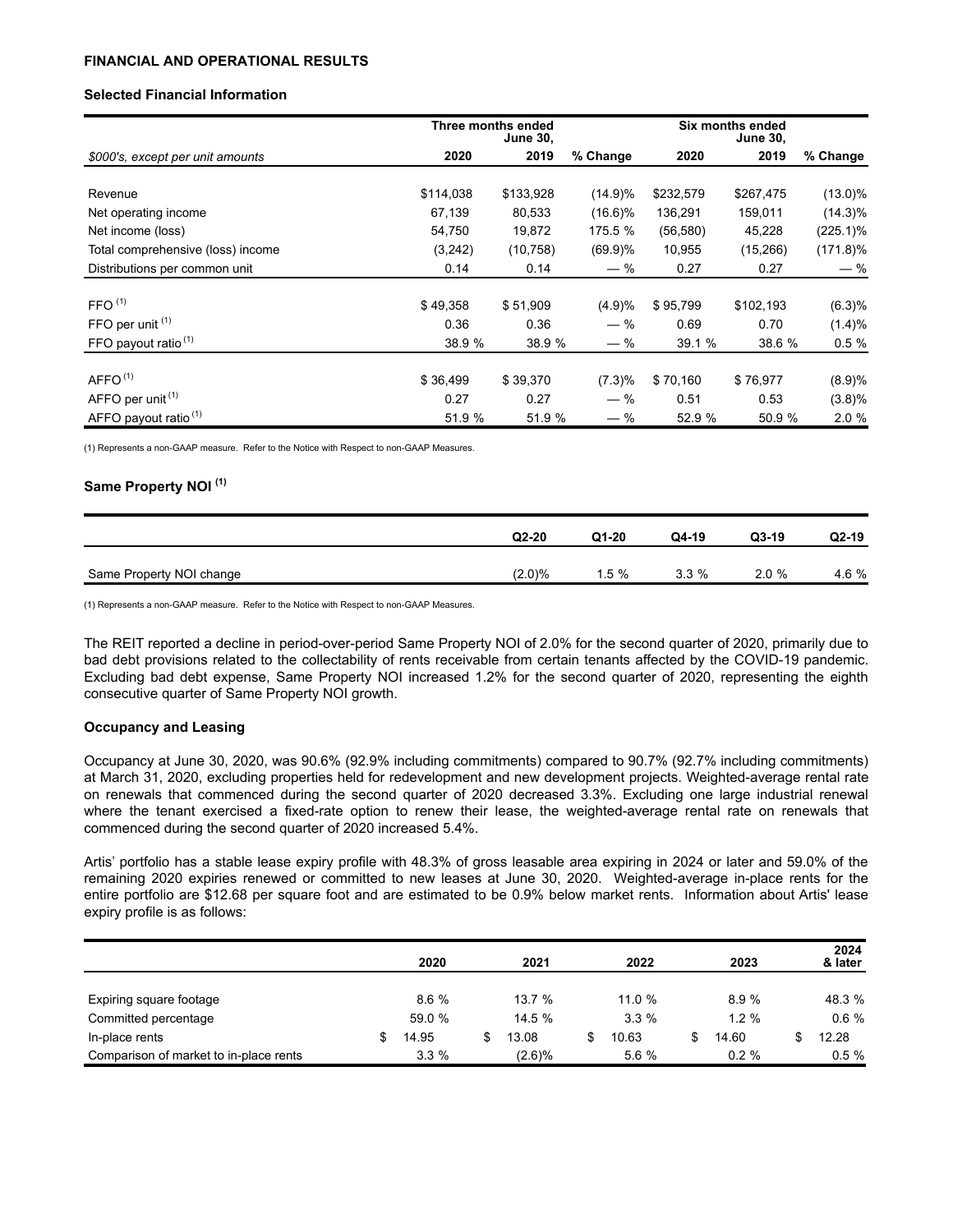## **BALANCE SHEET AND LIQUIDITY**

## **Balance Sheet Highlights and Metrics**

The REIT's balance sheet highlights and metrics, on a Proportionate Share basis, are as follows:

|                                                                     |    | <b>June 30,</b> | December 31, |           |
|---------------------------------------------------------------------|----|-----------------|--------------|-----------|
|                                                                     |    | 2020            |              | 2019      |
|                                                                     |    |                 |              |           |
| Fair value of investment properties                                 | S. | 5,189,315       | \$           | 5,249,275 |
| Fair value of unencumbered assets                                   |    | 1,962,935       |              | 1,968,369 |
| NAV per unit (1)                                                    |    | 15.40           |              | 15.56     |
| Secured mortgages and loans to GBV <sup>(1)</sup>                   |    | 28.8 %          |              | 27.9 %    |
| Total long-term debt and credit facilities to GBV (1)               |    | 52.5 %          |              | 52.3 %    |
| Total long-term debt and credit facilities to EBITDA <sup>(1)</sup> |    | 9.5             |              | 8.8       |
| EBITDA interest coverage ratio <sup>(1)</sup>                       |    | 3.48            |              | 3.05      |
| Unencumbered assets to unsecured debt                               |    | 1.54            |              | 1.47      |

(1) Represents a non-GAAP measure. Refer to the Notice with Respect to non-GAAP Measures.

Information regarding the REIT's mortgage financing, on a Proportionate Share basis, is as follows:

|                                                                    | <b>June 30.</b> | December 31, |  |
|--------------------------------------------------------------------|-----------------|--------------|--|
|                                                                    | 2020            | 2019         |  |
|                                                                    |                 |              |  |
| Weighted-average effective interest rate                           | 3.29%           | 3.98%        |  |
| Weighted-average term to maturity (in years)                       | 2.4             | 2.4          |  |
| Unhedged variable rate mortgage debt as a percentage of total debt | 20.2%           | 22.7%        |  |

## **Liquidity and Capital Resources**

At June 30, 2020, Artis had \$28.8 million of cash on hand and \$172.0 million available on its revolving term credit facilities. Liquidity and capital resources may be impacted by financing activities, portfolio acquisition, disposition and development activities, debt repayments and unit purchases under the NCIB occurring subsequent to June 30, 2020.

# **UPDATE ON NEW INITIATIVES**

In November 2018, Artis announced several new initiatives that are focused on improving its growth profile, strengthening the balance sheet and ensuring the REIT is best positioned for long-term and sustainable growth. These initiatives included revising the REIT's distribution, immediately and continually purchasing units under the NCIB, optimizing the portfolio by narrowing the focus to key assets in fewer markets, and pursuing high-yield, accretive development projects in target markets that will improve the value and quality of the REIT's portfolio. Artis expects that the COVID-19 pandemic will continue to have an impact on the execution of the New Initiatives, as financial markets have been disrupted and the property transaction market has slowed considerably. Ongoing and future development projects may be delayed for the unknown duration of the COVID-19 pandemic.

#### **NCIB Activity and Preferred Unit Redemption**

During the second quarter of 2020, the REIT purchased 1,531,142 common units at a weighted-average price of \$8.39 and 60,782 preferred units at a weighted-average price of \$16.56 under the NCIB. From November 1, 2018, when Artis announced its intention to purchase units under the NCIB until June 30, 2020, the REIT has purchased 18,274,170 common units at a weighted-average price of \$10.50 and 387,030 preferred units at a weighted-average price of \$19.87. The total aggregate market prices of common units and preferred units purchased under the NCIB from November 1, 2018, to June 30, 2020, were \$191.9 million and \$7.7 million, respectively.

On July 31, 2019, Artis completed the redemption of its outstanding Series G preferred units for an aggregate face value of \$78.5 million.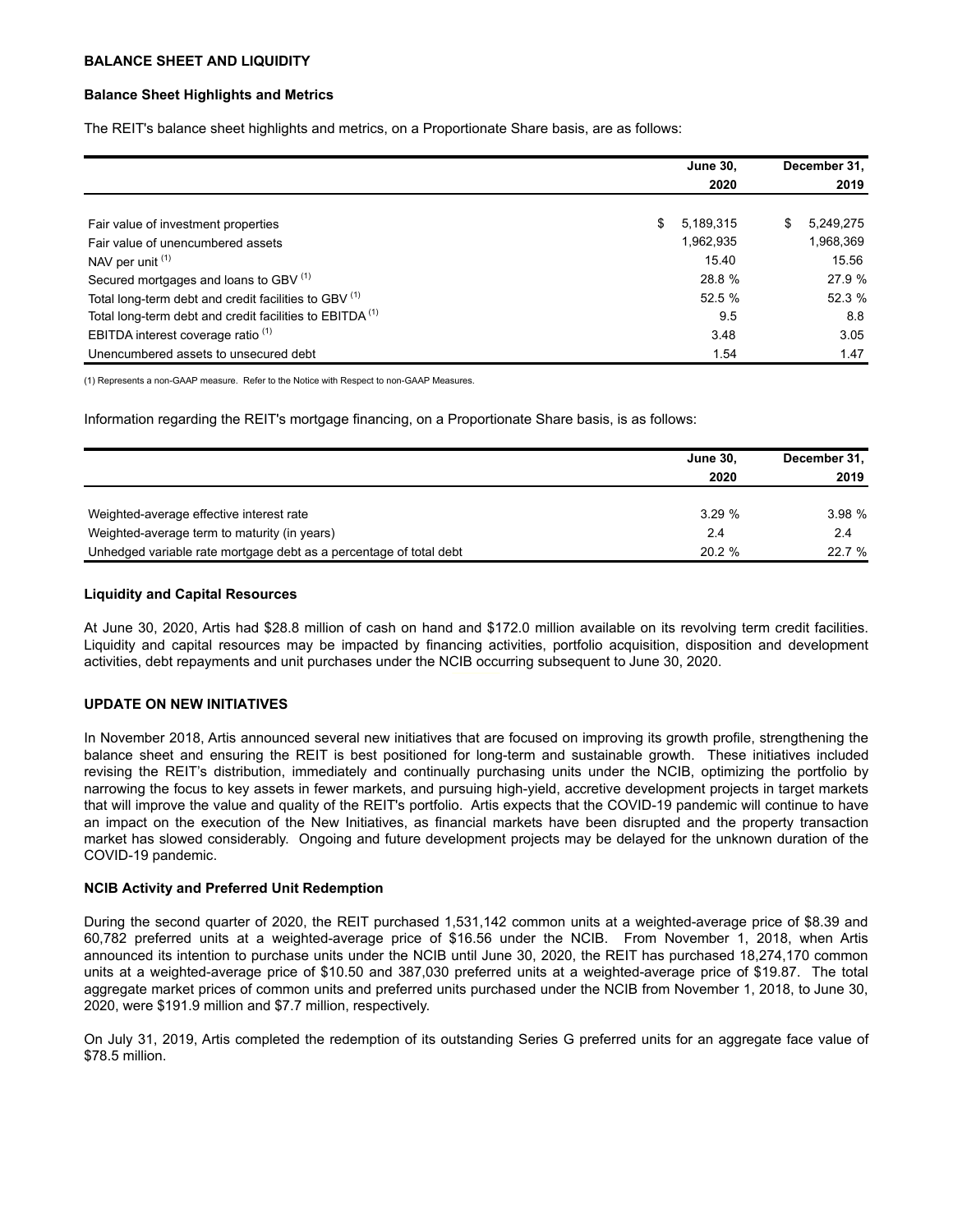# **Property Dispositions**

Artis' intention is to sell between \$800.0 million to \$1.0 billion of non-core assets. At June 30, 2020, Artis has sold 26 properties and three parcels of development land, including 14 office (six Calgary office properties) and 12 retail properties, for a total sale price of \$743.4 million, which compares well to the IFRS value of \$730.0 million.

At June 30, 2020, the REIT had three office properties, one retail property and two parcels of development land, on a Proportionate Share basis, classified as held for sale, representing a total fair value of \$136.4 million.

#### **New Developments**

Since the New Initiatives were announced, the REIT has completed five new industrial development projects located in key target markets in the U.S. and one retail development project in Winnipeg, Manitoba, adding 1.6 million square feet to the portfolio. Additionally, the REIT currently has two new development projects in process in Winnipeg, Manitoba and the fourth phase of an industrial development project in process in the Greater Houston Area, Texas.

Subsequent to June 30, 2020, Artis completed construction of Park 8Ninety IV, a 100,000 square foot build-to-suit development for a multi-national tenant. Artis has a 95% interest in this joint venture arrangement.

The REIT will continue to provide updates on the New Initiatives as progress is made.

#### **UPCOMING WEBCAST AND CONFERENCE CALL**

Interested parties are invited to participate in a conference call with management on Friday, August 7, 2020, at 12:00 p.m. CT (1:00 p.m. ET). In order to participate, please dial 1.416.764.8688 or 1.888.390.0546. You will be required to identify yourself and the organization on whose behalf you are participating.

Alternatively, you may access the simultaneous webcast by following the link from our website at [www.artisreit.com/investor](http://www.artisreit.com/investor-link/conference-calls/)[link/conference-calls/](http://www.artisreit.com/investor-link/conference-calls/) during or after the conference call and webcast. Prior to the webcast, you may follow the link to confirm you have the right software and system requirements.

If you cannot participate on Friday, August 7, 2020, a replay of the conference call will be available by dialing 1.416.764.8677 or 1.888.390.0541 and entering passcode 643804#. The replay will be available until Monday, September 7, 2020. The webcast will be archived 24 hours after the end of the conference call and will be accessible for 90 days.

# **NOTICE WITH RESPECT TO NON-GAAP MEASURES**

In addition to reported IFRS measures, the following non-GAAP measures are commonly used by Canadian real estate investment trusts as an indicator of financial performance: Proportionate Share, Property NOI, Same Property NOI, FFO, AFFO, FFO and AFFO Payout Ratios, NAV per Unit, Debt to GBV, EBITDA Interest Coverage Ratio and Debt to EBITDA. "GAAP" means the generally accepted accounting principles described by the CPA Canada Handbook - Accounting, which are applicable as at the date on which any calculation using GAAP is to be made. Artis applies IFRS, which is the section of GAAP applicable to publicly accountable enterprises. These non-GAAP measures are not defined under IFRS and are not intended to represent operating profits for the period, or from a property, nor should any of these measures be viewed as an alternative to net income, cash flow from operations or other measures of financial performance calculated in accordance with IFRS. Readers should be further cautioned that these non-GAAP measures as calculated by Artis may not be comparable to similar measures presented by other issuers. These non-GAAP measures are defined in the Q2-20 MD&A.

#### **CAUTIONARY STATEMENTS**

This press release contains forward-looking statements. For this purpose, any statements contained herein that are not statements of historical fact may be deemed to be forward-looking statements. Particularly, statements regarding the REIT's future operating results, performance and achievements, including the COVID-19 pandemic and the implementation of Artis' new initiatives, are forward-looking statements. Without limiting the foregoing, the words "expects", "anticipates", "intends", "estimates", "projects", and similar expressions are intended to identify forward-looking statements.

Artis is subject to significant risks and uncertainties which may cause the actual results, performance or achievements of the REIT to be materially different from any future results, performance or achievements expressed or implied in these forwardlooking statements. Such risk factors include, but are not limited to, risks related to risks related to the COVID-19 pandemic, implementation of Artis' new initiatives, risks associated with real property ownership, debt financing, foreign currency, credit and tenant concentration, lease rollover, availability of cash flow, general uninsured losses, future property acquisitions and dispositions, environmental matters, tax related matters, changes in legislation and changes in the tax treatment of trusts, cyber security, new or (re)developments, unitholder liability, potential conflicts of interest, potential dilution and reliance on key personnel. Artis cannot assure investors that actual results will be consistent with any forward-looking statements and Artis assumes no obligation to update or revise such forward-looking statements to reflect actual events or new circumstances. All forward-looking statements contained in this press release are qualified by this cautionary statement.